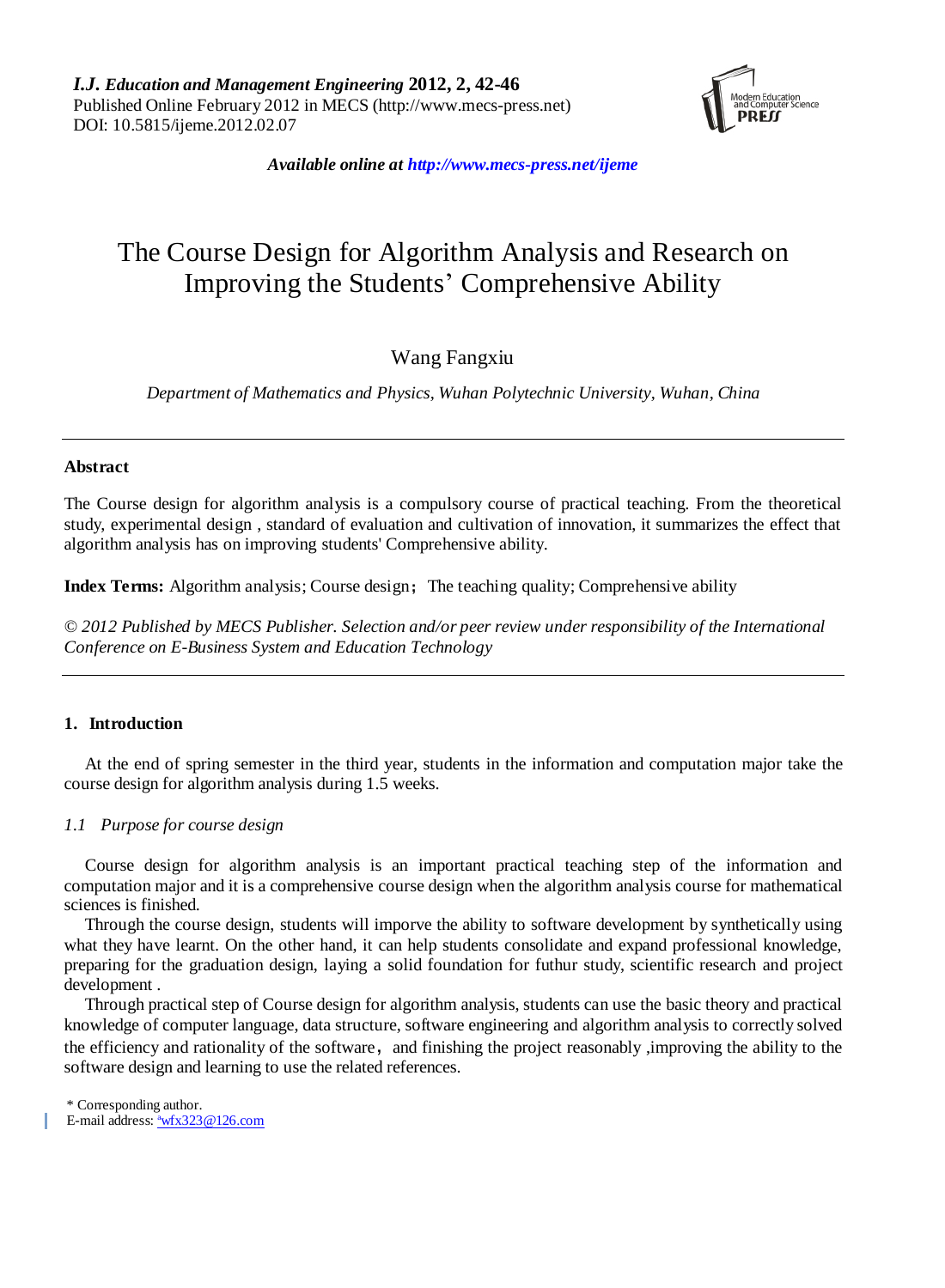### *1.2 Features of course design*

1) Covering a wide range of knowledge. The design process involving in many courses, including knowledge of computer programming, data structure, software engineering, database management. Course design for algorithm analysis is a training process of reasonable use of comprehensive knowledge , so it is important to master some basic courses well if you want to complete the course design successfully.

2) A good practical course design. The content of Course design includes the project development and complex algorithm analysis. From the cultivation of students' application ability, based on the development of software, the course design focuses on cultivation of students' application ability to algorithm analysis and engineering quality education. It plays an important role in training the students' ability to analyze and solve the question, innovation ability and practice ability [1].

3) Flexibility of knowledge. The application of the algorithm analysis is of great flexibility in different conditions.Even in the same conditions, it may have different methods to deal with.It needs objective analysis according to the specific situation. A design project may have a variety of design scheme, we need to select the best scheme by comparing and analyzing the advantages and disadvantages of each scheme.

4) Close relation with software company. Design is closely related to the practical environment of the development of a software company .Many design subjects are come up with by the software company directly. Learning effects directly affect the course design. Therefore, the course design should be beyond the book knowledge. More important, it should be linked with the actual production.

5) Needing more design information which is difficult to find. When we take the course design, we need to look up the relevant materials, design methods and guide books about the theory of algorithms and data structure. Students know little about it before taking this course design.

#### **2. Problems and defects which the course design for algorithm analysis exist**

#### *2.1 Unclear purpose of design and insufficient understanding of the importance to the course design*

Most students pay no enough attention to the importance and purpose of the course design. Some students don't realize that it's a good chance to apply the theory to the practice. During the course design, most students cannot combine what they learned with the design contents organicly. It is hard for them to actively think about and analyze the problem. Influenced by the traditional teaching ideas, they treat the course design as a usual one and just complete the design according to the designing steps of instruction and related material without autonomy. As a result, the designing effect is not ideal and it is not good for cultivating students' practical abilities.

#### *2.2 Be weak in using theoretical knowledge and information*

Students are not good at finding main problems and grasping the principal contradiction in the design topic and tasks. At the beginning of the course design, the students don't know how to start and wait to rely on teachers' guiding. As a result, the goal is not clear. The Students don't know how to look up the reference to find the thought and the method for the design. As a result, they are not clear about the design content and goal, leading to a disorganized design idea and creativity unreflected.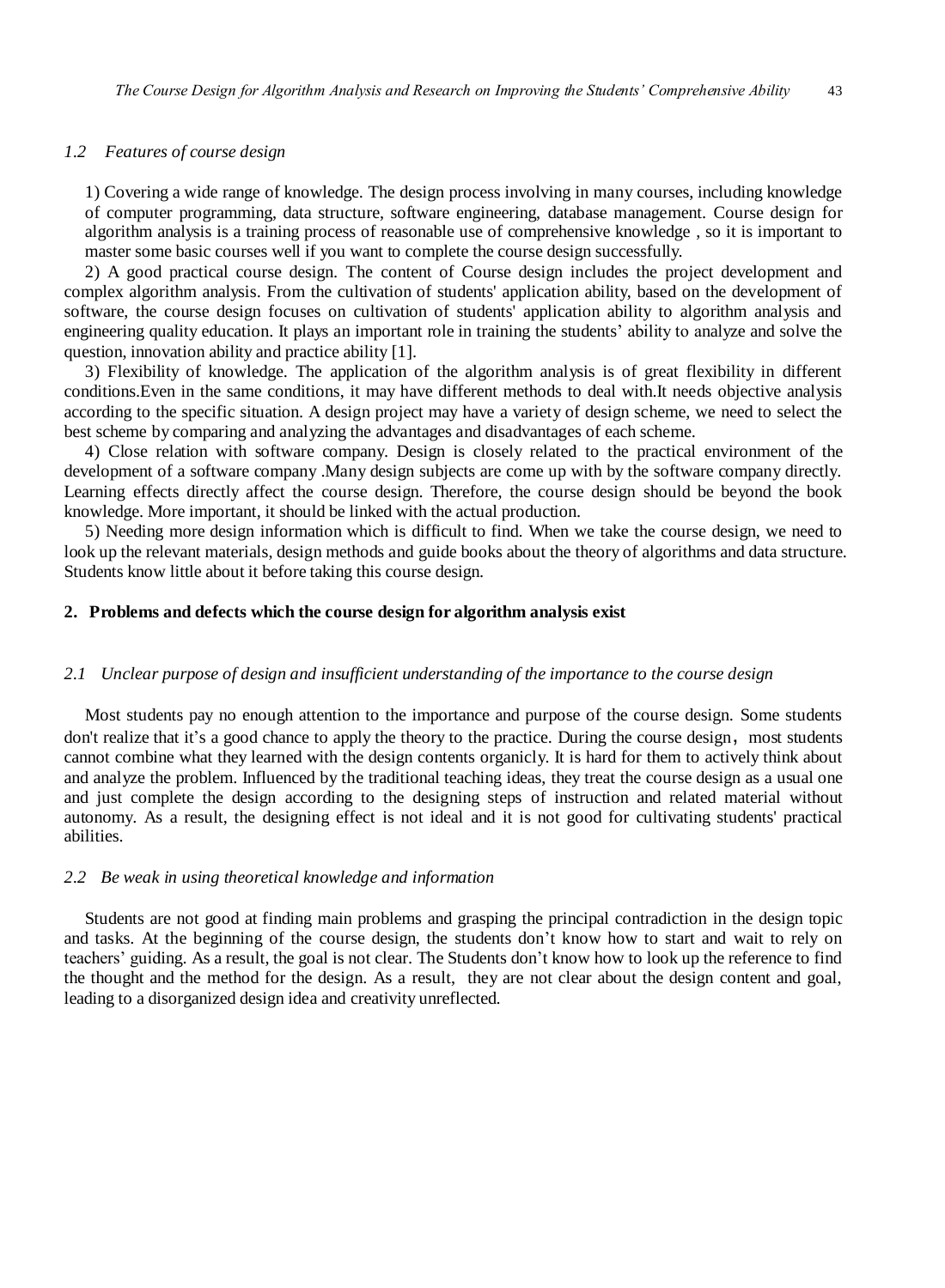#### *2.3 Poor ability to express their design intention*

To the majority of students, the design specifications they write are not standard, including unclear statement about design concept, theory, method and no essential statement about conclusions, good result and existing problems .the directory is not matched with the contents. In some designs , there is no reference. Some students can not properly introduce their design in the given time. To the design content, the students makes no differeces as which was the main and which was the secondary regardless of the ideas and methods to solve the problem correctly.

#### *2.4 Lacking of teamwork*

Although the students can think independently to finish the design, they need to brainstorm, absorbing others' correct opinions. In actual design process, there are two kinds of problems. First, part of the students fear of difficulty and lack of confidence in the design. They are reluctant to study assiduously. Even worse, they relinquish attempt, waiting for copying someone else's achievements. Another problem is that the students take the course desgin without teamwork. Lacking of conformity, They do it with their own plan.As a reslut, it is a waste of time. some students'enthusiasm will not be aroused[2].

Problems above reflect the students' poor practical ability. The main reason is "exam-oriented" education to students and the influence of" input the knowledge to students for the purpose". The achievement evaluation is only by paper exam and it blocks the students' creativity. The students can't independently finish the design work.

#### **3. Discuss the reform and development for teaching system of course design**

#### *3.1 make clear of the cultivation objective and change conception for course design*

The course design for algorithm analysis is not only a teaching step for the students to consolidate what they have already learned but also a good traning process of combining production practice with theory after completing the production practice. The course design for algorithm analysis can not be simply as a process of teaching. We should change conception for course design, realizing that course design is the most effective way to cultivate students' practice ability , spirit of innovation and comprehensive quality. Through taking the course design, it improves the students' ability to work independently and quality adapting to the professional working environment.

#### *3.2 Develop the advantage of curriculum designing and improve students' comprehensive quality and ability*

In order to ensure the quality of course design, it is important if teachers can correctly guide students to discover and solve the problem in design, motivating the student to take the course design. It is the key to build a high-quality guide teachers team in improving the quality of the course design. Teachers is a dominant position in the design process. We should pay attention to the training work for the guide teachers, trying to arrange more experienced teachers to guide design. On the other hand, we should accelerate the cultivation of young teachers and stable the current guide teachers.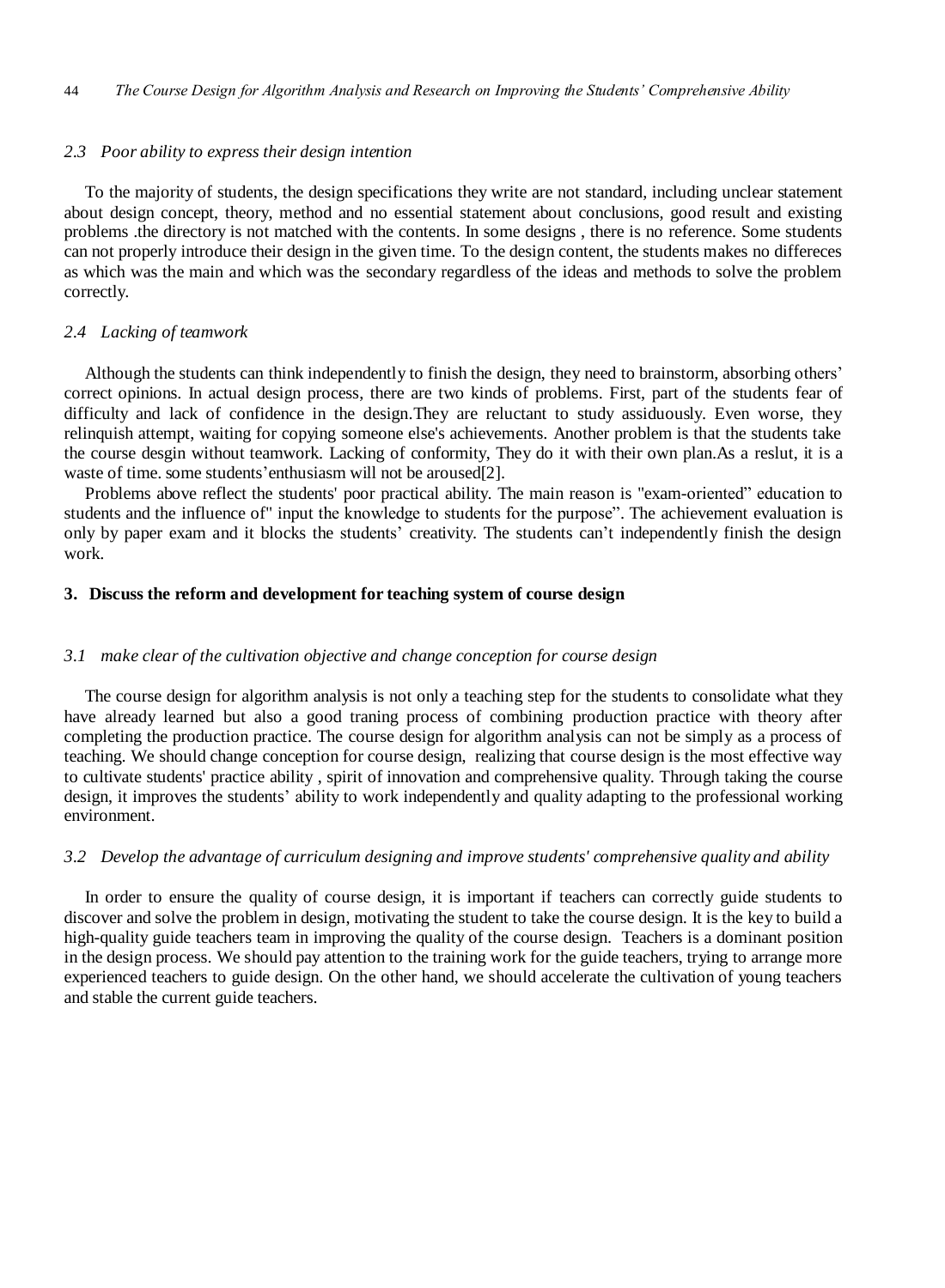#### *3.3 Pay attention to the choice of course design subject and rich the content of course design*

The choice to the subject of Course design will directly affect the students' design itself. The subject should both meets the teaching requirements and the content must be modern consciousness and advanced. As well, subject should be practical , feasible and diversity. The students independently choose the given design topic by their own ability.For the choice to the subject, the teachers grasp to whole.It is only the diverity of design topic that we can broaden the knowledge. At the same time, we should strengthen the communication, exchanges and cooperation between teachers and students, riching content and the thinking way of course design, and cultivating students' intersectorial and team spirit.

# *3.4 strengthen management of course design and improve the design quality*

Due to the expansion of enrollment and the increase in student numbers, it will bring some difficulties to the organization and the management of the course design. We need to establish and perfect a management system of the curriculum design. Teaching program of the Course design should be properly modified and updated. At the same time, we should make the strict rules of course design and stress its importance of the course, strengthening the management of the course design.

#### *3.5 Stress the students' subject position in the course design*

Before course design, we will make students realize that they are the subject of practice activities. From comprehending subject, cousluting, determining the method to design, calculation and design specification completed, we will do all by ourselves so that we will eliminate the students' reliant mind and help them with initiative and creativity, improving their practice ability. In the future,when they have the problem, they will analyize independently, thinking how to solve.in this way ,we will reach the objective [3].

At the beginning of the course design, Teachers should guide students to understand the design purpose, background of designing subject, significance of research , application value, the knowledge, skills and methods to solve problems, conduct the student to make the feasible design scheme independently, and finally the students can assess their own design .

#### *3.6 Objective evaluation of course design*

Assessment is a comprehensive evaluation for students' performance and working quality in the whole course design and a good way to motivate students. Thus, we need to take strict measures to ensure the quality of practice.

In the past, for some individual evaluation results, more emphasis are on process of evaluation and brownie points, unable to evaluate the individual participate in the course design and the basic ability to solve problems. We don't pay much attenion the ability to the students' practical ability . It is required to concern both the process and result, stressing the deversity of evaluation in the course design. In practice, if the evaluation index system ,evaluating points , system and the method in the course design are not easy to implement or too complex, it will not reach the evaluation purpose for the course design. Practice proves that the technical problems for evaluation in the course design can be solved by specificing the evaluation goal , the overall target can be divided to several basic index, each basic index has one result [4], The basic indexes can be set according to the actual design, the project can be observed and measured. Through this method of score, it can really reflect the actual situation involving an individual in the course design, avoiding mistakes in grading or score by impression.

The basic standards of assessment include attendance (20'), hands-on ability (30'), designing instruction (30') and performance of oral defense(20'). Attendance can objectively reflect the present situation and working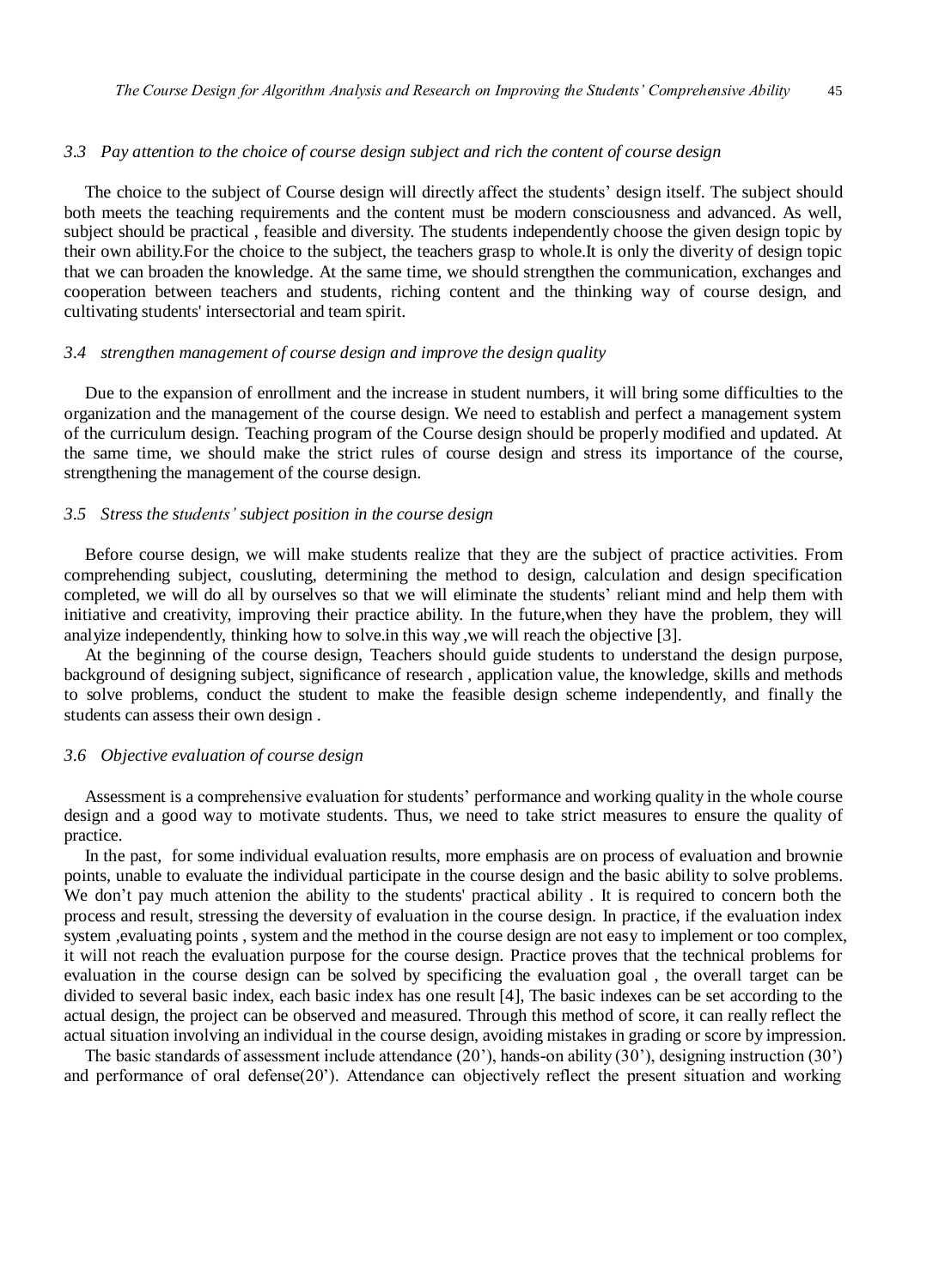attitude of students and is beneficial to arouse students' positivity in study. Hands-on ability can tell whether the student is creative and fit for the standard. Designing instruction can show whether the designing process is reasonable or not, whether the calculation is accurate and detailed, and also it can show the format is correct or not. Following the design, oral defense is underway. We should make further efforts to check and sum up the understanding and application of theories, concepts and approaches which are used in the curriculum designing by the students. We should know well the extent and the capacity of students in finishing the curriculum independently. According to the answers to the questions that are raised by teachers, we can understand the students' attitudes to the designing, creativity and their abilities better.

# **4. Develop the advantage of curriculum designing and improve students' comprehensive quality and ability**

# *4.1 Improve After choosing the designed titles, students have to prepare proper reference books and depend on the materials to work out the design process.*

With the usage of design data, students can obtain some methods of data searching. It is also very useful to develop the students' ability to analyse and solve problems, more over, to get further familiar and understanding about the relative science and technology. students' data retrieval ability, make them study how to search and use the data.

# *4.2 Improve the students' capability of practice*

During the process of curriculum-design, students have to work out reasonable design proposal based on the algorithm analysis. Students also have to do necessary complex analysis. While doing the designing, students can arrange the designing process reasonably, which is according to the designing requirement. The above independent design work is very important for the students to improve their capability of practice. It also has built the solid foundation for the graduation projectandfuturework.

# *4.3 Cultivate students' capability of independent working and innovation*

The content involved in curricular arrangement won't be totally the same as what to be taught in class. The students are required to make use of textbook knowledge according to subjects and sources provided by the teacher, and finish the designed task independently, which will avail themselves of good opportunity to selfstudy and work ability. Students have to study and explore constantly in curriculum-design, trying to find methods to solve the problems by themselves. This process, whose result is evident, is a learning process of innovation. The key to the designing process is that it can create the design teaching atmosphere new and original for the students, and it can give standard guiding opinions in the whole. As for how to realize it, it is better to let the students develop freely to arouse students' creative potential.

# **References**

[1] Huang Jiang-bo. Discussion on the Course Teaching of Algorithm Analysis [J]. Journal of Wuhan University ( in Chinese), 2007, (6) : 22-25.

[2] Lu Han-qing. Discussion on Cultivating the Students' Comprehensive Ability from the Course Design [J]. Journal of SouthWest JiaoTong University ( in Chinese), 20012 (1) : 92-94.